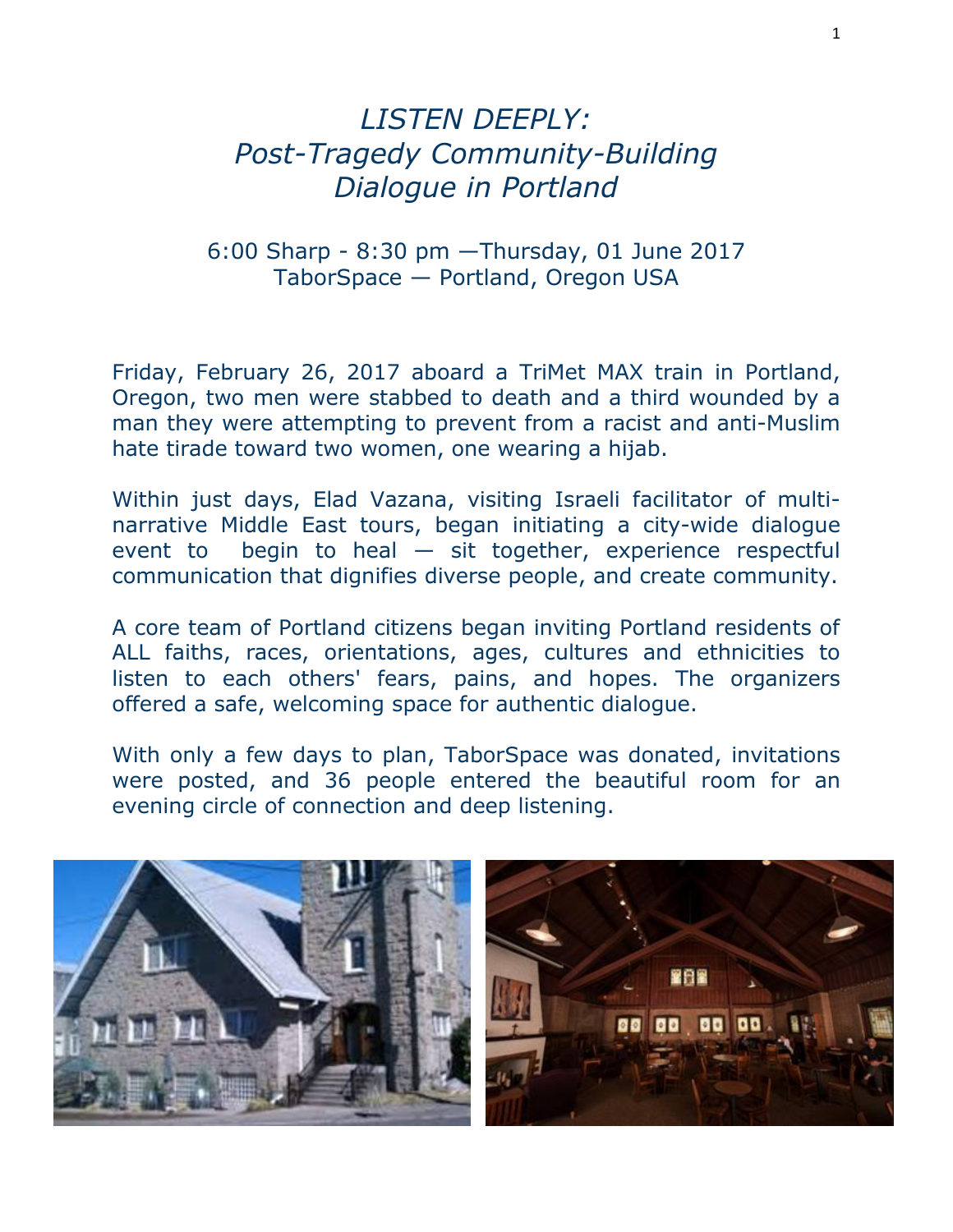

The women and men gathered and shared their names and why they chose to be with the others at that moment

Then participants were invited to light a candle to remember and honor anyone they wished, before listening to settling music.





In the middle of the room, participants walked among one another to experience connection and "listening" by moving then collectively stopping, face-to-face appreciating one another, then choosing a partner for a deep listening experience that followed.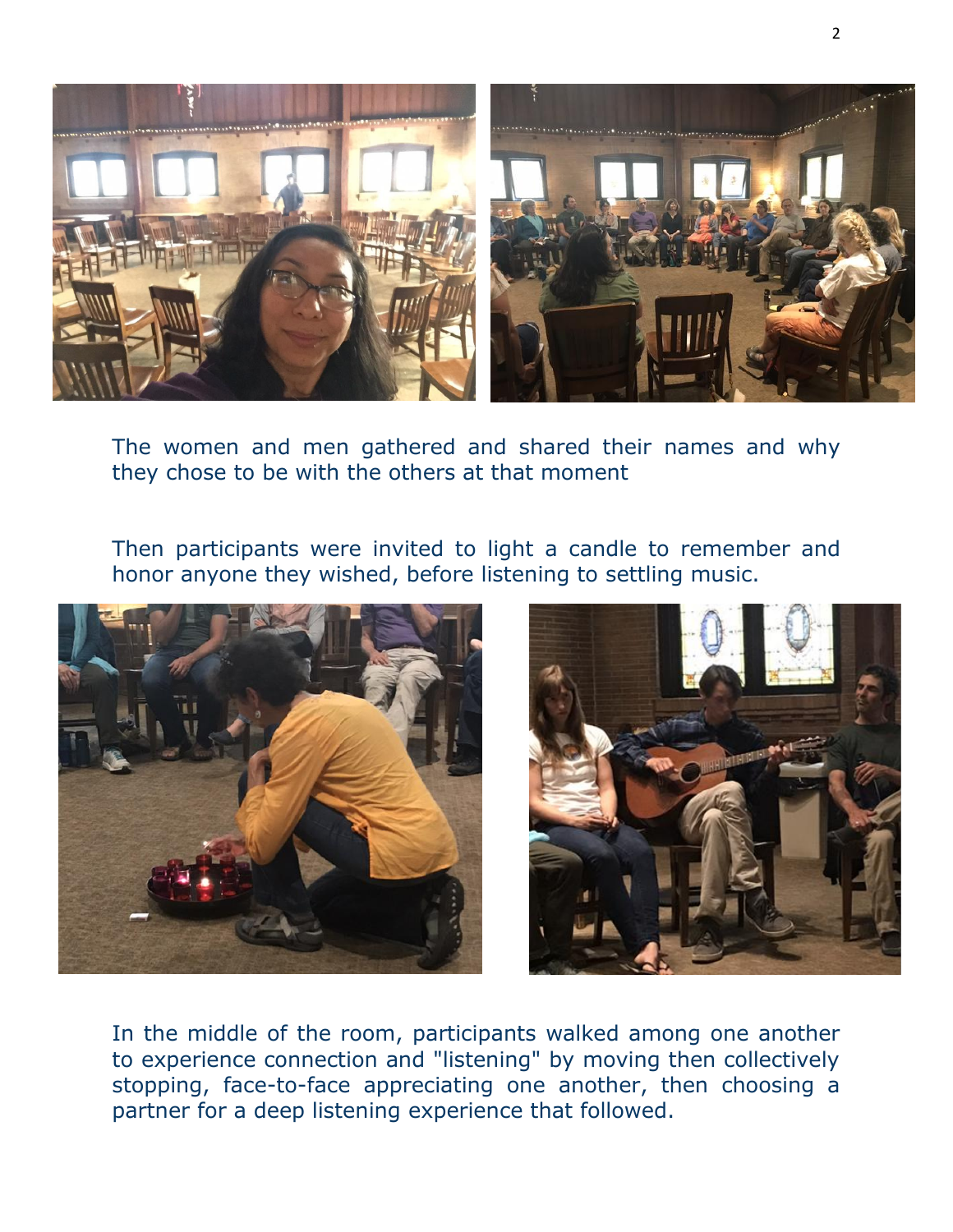The pairs sat together face-to-face. For 10 minutes one shared with the other "what I have been taught about the other - about people who are not like me." The partner only listened to learn, without responses, cross-talk, or questions. Listened deeply.

Then for 5 more minutes the listener explored and inquired of the speaker: "When you said \_\_\_\_\_\_ it touched me. Would you tell me more about that?" Or: "When you said if seemed very important for you. Would you please say more about that?"



After that 15 minutes, they switched. The listener became the speaker, and the speaker became the listener for the next 15 minutes.

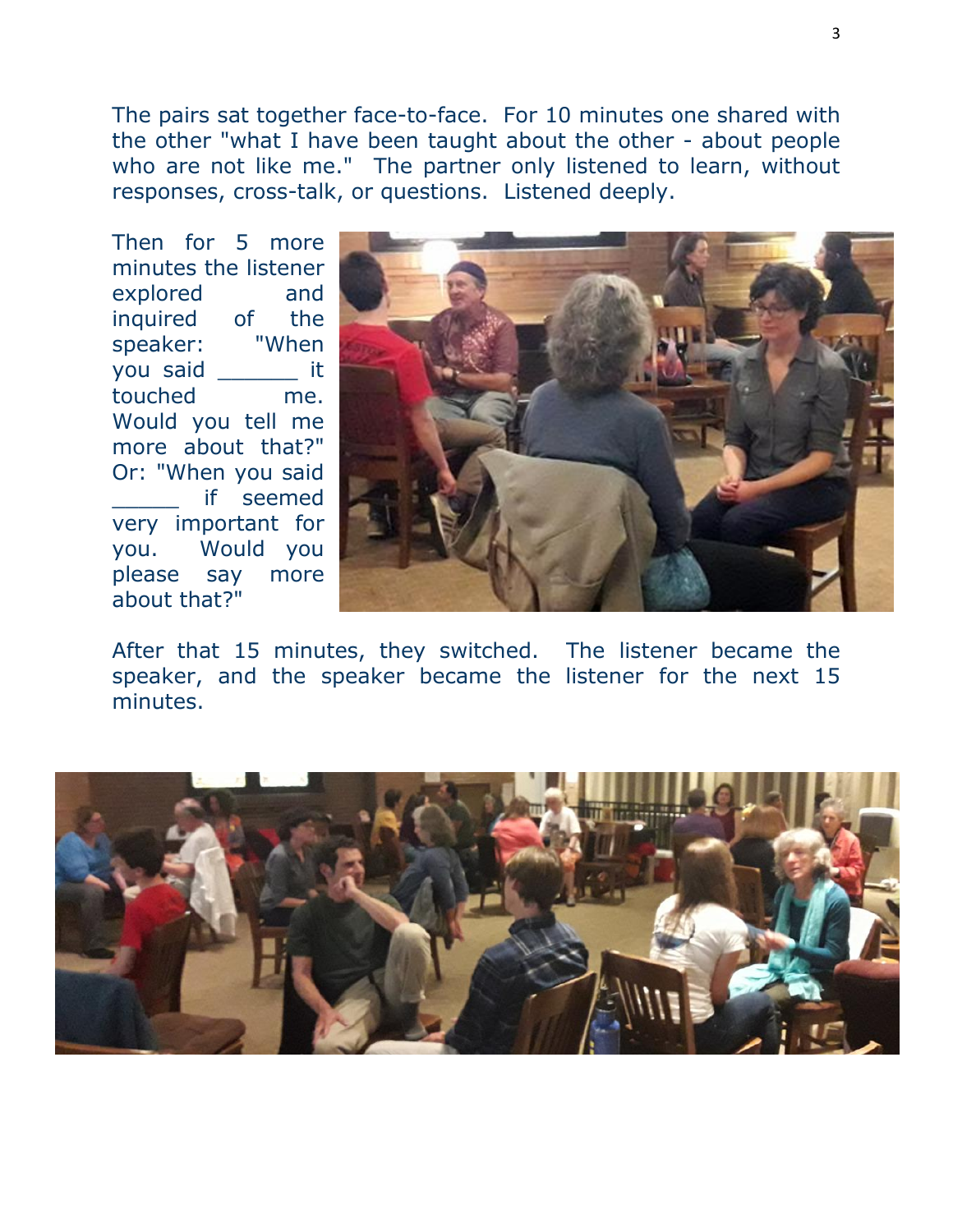After those 30-minutes, participants returned in pairs back to the big circle to assimilate by sharing what was learned, what happened, including the rare experience of being listened to, and of listening well.



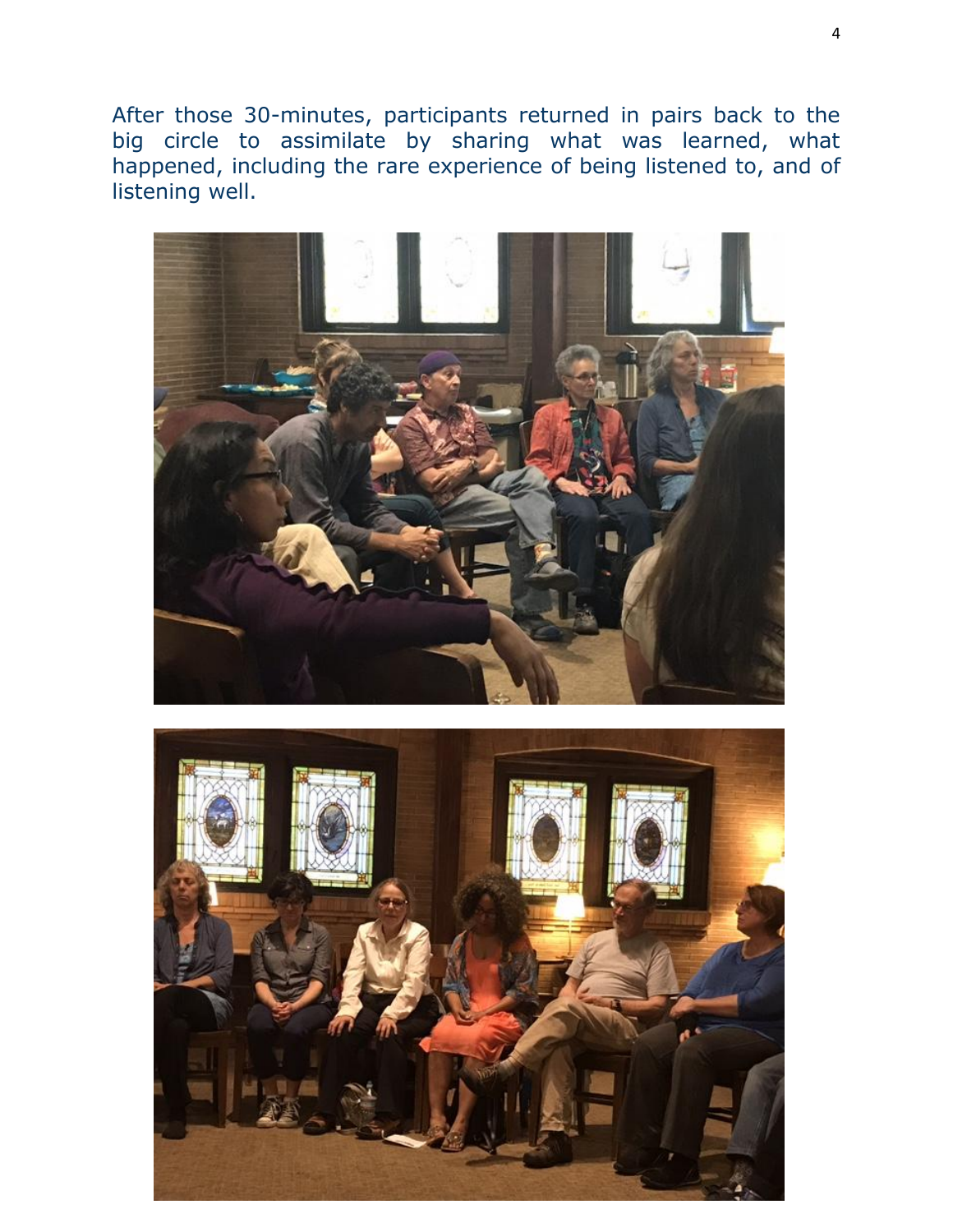The dialogue concluded by returning to the center of the room to share music, hugs, and appreciation for this creative way of engaging that heals people and relationships.



## **Participant Responses**

*"Great tools and ideas, so simply and easily connecting people. I wish that many more people, especially of color, will come together like this."*

*~ Anon*

*"I left feeling so much better...re-connected to community, lighter, and deeply appreciative. Also now have a few new ideas for tough times. Thank you all so much for making this happen -- balm for the soul."*

*~ Britta Dedrick*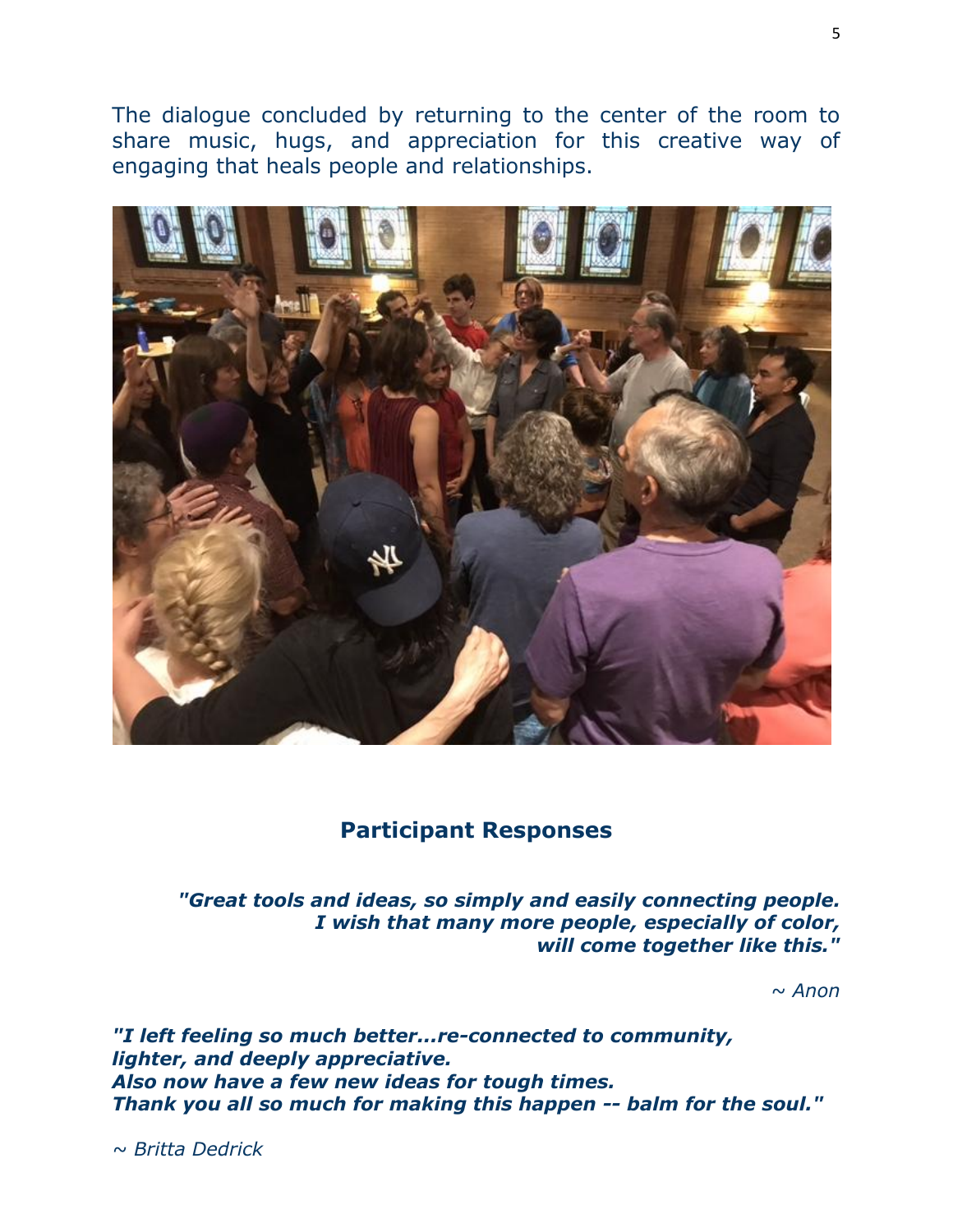*"I keep wondering what to 'say' when I talk to someone. Now I realize more that we don't listen to each other. When we meet, it's the listening that's needed."*

 $\sim$  Anon

*"It really hit home and opened my heart . . . for a deep healing. The one-to-one connection was particularly beautiful and has inspired me to try this at Saturday services. After a brief Torah talk about the parsha, perhaps the congregants can get up to move about while pondering a Torah-inspired question to then talk about from the heart, like your question about 'the other.' Maybe I'll call this 'Heart-to-Heart Torah' or 'Torah Speak.'" Thanks for the inspiration."*

 $\sim$  Harriet Cooke

*"I have great, new ideas for what to do with my community."*

 $\sim$  Anon

*"Thank you, Elad, for that incredibly connecting experience. I'm thankful to have met you!!"*

 $\sim$  Yamilka Hayes

*"We need so much to connect like this, especially in these days."*

 $\sim$  Anon

*"I never believed that others I've talked with were actually my "other. Today I experienced that even more strongly."*

 $\sim$  Anon

*"It was a great event!"* 

 $\sim$  Elizabeth Fischer

*"The music was so heart-warming. It deepened our connections."*

 $\sim$  Anon